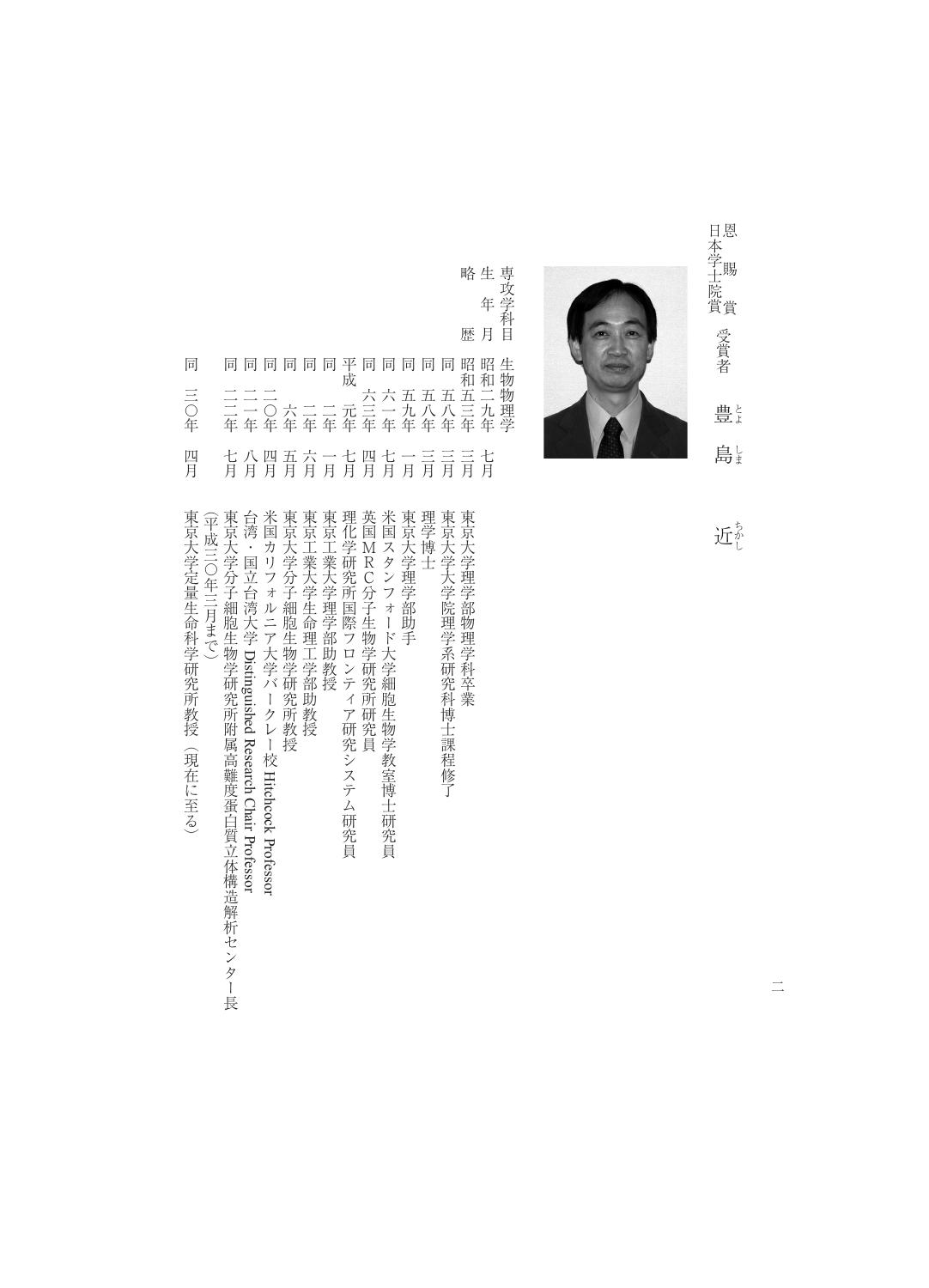| 現される。<br>細胞内のイオン濃度を制御するタンパク質にはチャネルとポンプ                                                                                                                                  |
|-------------------------------------------------------------------------------------------------------------------------------------------------------------------------|
| させるタンパク質であり、エネルギーを必要としない。<br>が存在する。チャネルは高濃度領域から低濃度領域へイオンを流入<br>一方、ポン                                                                                                    |
|                                                                                                                                                                         |
|                                                                                                                                                                         |
| れら分子に結合することにより、<br>子が存在し、細胞が活性化されると細胞内にカルシウムが流入、こ<br>遺伝子発現や細胞の運動として体                                                                                                    |
| 一過的にナトリウムが細胞内へ流入、活動電位として情報を伝                                                                                                                                            |
| 達する。また、リンパ球などの細胞内には様々なカルシウム応答分<br>と、<br>ネルギー源、もしくは信号として利用する。例えば神経が興奮する<br>2.5mM; Ca^", 0.1μm vs 1.8mM)。生体は、それらの濃度の違いを、エ<br>の内と外で大きく異なる(Na'; 10mM vs 110mM; K', 120mM vs |
| ナトリウム、カリウム、カルシウムといったイオンの濃度は細胞                                                                                                                                           |
| る<br>授賞審査要旨                                                                                                                                                             |

外へ輸送するかは長い間謎であった。 求する。ナトリウムポンプに関しては細胞内外での一○倍の濃度差 度勾配を樹立させるタンパク質であり、ATP をエネルギーとして要 ポンプが、いかにナトリウムやカルシウムを選択的に効率よく細胞 Na 胞外へ輸送する。ナトリウムやカリウムを輸送するポンプとして るマグネシウムやカリウムイオンからカルシウムのみを選択的に細 ○○○倍の濃度差に打ち勝ち、一○、○○○倍以上の濃度で存在す 胞外に汲み出す。また、カルシウムポンプは細胞の内外での一八、 に打ち勝ち、ナトリウムをカリウムと区別し、ナトリウムのみを細 人には、それは大人には、それは大人には、それは大人には、それは大人には、それは大人には、それは大人には、それは大人には、それは大人には、それは大人には、それは大人には、それは大人には、それは大人には、 ポンプが、いかにナトリウムやカルシウムを選択的に効率よく細胞 胞外へ輸送する。ナトリウムやカリウムを輸送するポンプとして つつは、カルシウムイオンからカルシウムイオンからオンからオンからオンからアクセスを選択している。 〇〇倍の濃度差に打ち続きに打ち続きない。 このこの 深く打ち かんしゅう かんしゅう かんしゅう かんしゅう かんしゅう かんしゅう かんしゅう かんしゅう かんしゅう かんしゅう かんしゅう 胞外に汲み出す。また、カルシウムポンプは細胞の内外での一八、 に打ち歩ち、ナトリウムとストリウムとストリウムを用いている。 大トリウムポンプに関しては、サトリウムポンプに関しては、サトリウムポンプに関しては細胞の濃度差別である。 では、 こうしゃ こうしゃ こうしゃ こうしゃ  $,K-ATP$ ase  $Ca^{2+}ATP$ ase が同定されていたが、これらイオン ともの こうしゃ エネルギー しゅうしゅう しゅうしゅう しゅうしゅう しゅうしゅう しゅうしゅう しゅうしゅう しゅうしゅうしゅう しゅうしゅうしゅうしゅうしゅうしゅうしゅうしゃ

理学博士豊島近氏の「原子構造に基づ

近氏の「原子構造に基づ

理学博士豊島

ム以外のイオンを結合できないことを示した。ついで、Ca?+ATPase ルシウムを結合するよう配位していること、その部位にはカルシウ アスパラギン酸残基が存在し、これら酸性アミノ酸残基が二個のカ の膜貫通領域を形成するα-ヘリックスには数個のグルタミン酸や からその構造を2.6Aの解像度で決定した。そしてこのタンパク質 製、その結晶化に成功し、大型放射光施設 (SPring-8) でのX線回折 一種にのぼる中間段階の結晶を作成、それぞれの構造をX線回折 のカルシウム結合型、ム以外のイオンを結合できないことを示した。ついで、 ルシウムを結合するようにはカルシウムを結合するようにはカルシウムを結合するようにはカルシウムを結合するようにはカルシウムを結合するようにはカルシウムを結合するようにはカルシウムを結合するようにはカルシ アスパラギン酸炭素がある。 アスパラギン酸 こうしゅう こうしゅう こうしゅう こうしゅう こうしゅう こうしゅう こうしゅう こうしゅう こうしゅう こうしゅう こうしゅう こうしゅう の膜貫通領域を形成するαこの様子 しゅうしょう しゅうしゅう しゅうしゅう しゅうしゅう しゅうしゅう しゅうしゅう しゅうしゅう しゅうしゅう しゅうしゅうしゅう しゅうしゅうしゅう しゅうしゅうしゅうしゅうしゅうしゃ たいしゃ しゅうしゅう しゅうしゅう しゅうしゅう あいしゅう あいしゅう しゅうしゅう 豊島 近氏は、二〇〇〇年、ウサギ骨格筋から Ca?"-ATPaseを精 さんじょう しゅうしゅう しゅうしゅう しゅうしゅう しゅうしゅう しゅうしゅう しゅうしゅう しゅうしゅう しゅうしゅう しゅうしゅう しゅうしゅう しゅうしゅう しゅうしゅう しゅうしゅう しゅうしゅう ATP の解像度で決定した。そしてこのタンパク質を決定した。そしてこのタンパク質を決定した。 - キャンプ こうこう ヘリックスには数値のグルタミン酸や しょうかい しょうかい しょうかん しょうかん しゅうしょう しょうかい しょうかい しょうかい しょうかい しょうかい しゅうしょう しょうかい しゅうしょう しゅうしょう ADP - コンピュータ リン酸化型 アイス・コンピュータ リン酸化型など  $\rm Ca^{2+}$ -ATPase でのX線回折  $\rm Ca^{2+}$ -ATPase

一種には、それぞれの結晶を作成している中間段階の結晶を作成している中間段階の結晶を作成している。 こうしゃ こうしょう

一六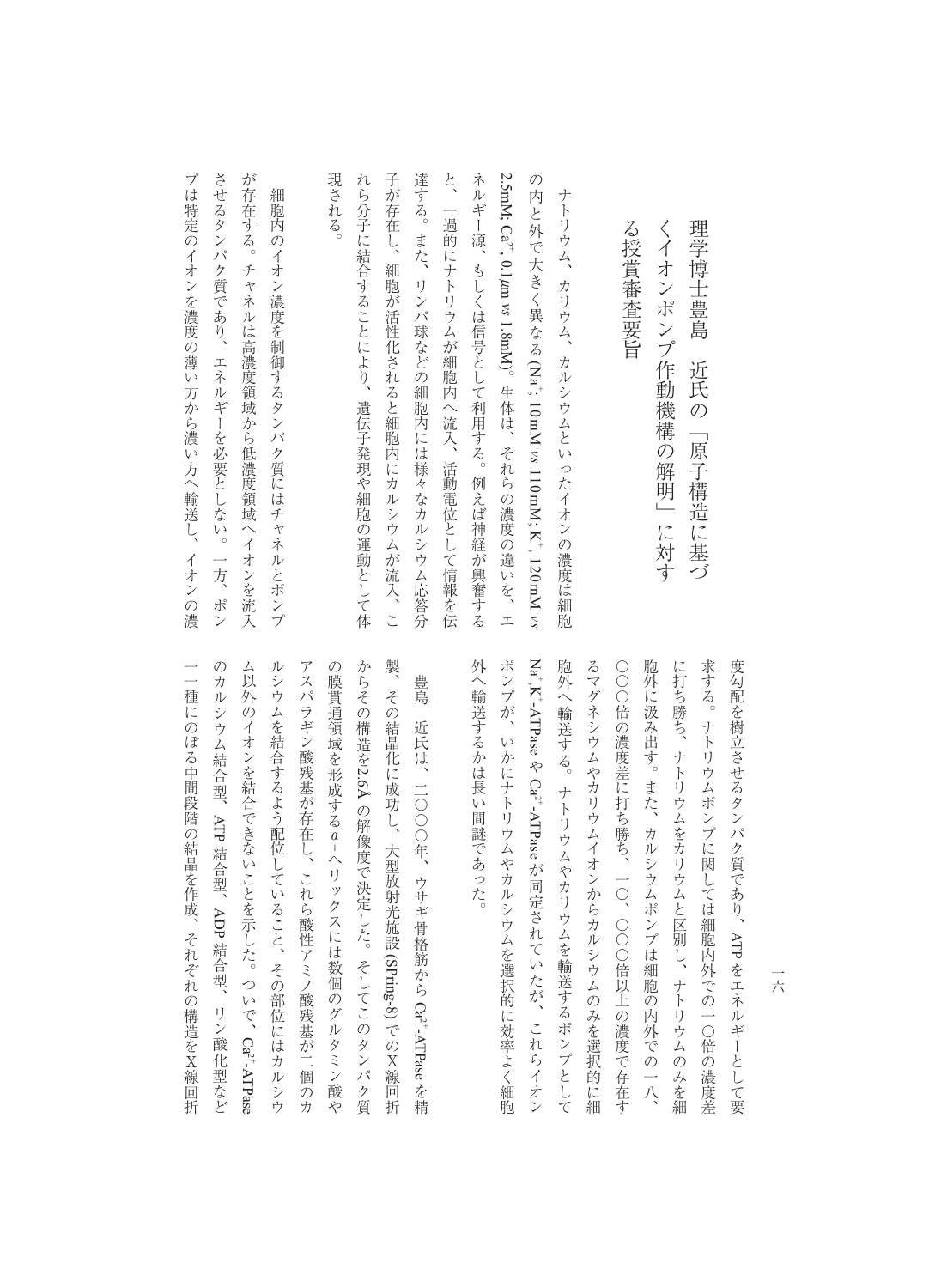像することに成功し、膜タンパク質が働く場としか考えられてこな は 子レベルで明らかとなった。また、二〇一七年に発表された論文で 御するゲートが存在することを見出した。そして、この分子の細胞 的に係わっていることを見出した。 かった脂質二重膜が、Ca<sub>2</sub>+ATPaseの構造変化、 ムが大きな濃度勾配に打ち勝って細胞外へ排出される分子機構が原 側のゲートが順次、開閉されることを示した。これによりカルシウ 動き、その動きに応じて、カルシウム結合部位へと通ずる内側と外 内領域は ATP の結合、 部位を挟んで細胞質領域側、 により決定した。その結果、 的に係わっていることを見出した。 かった いちこう こうしょう こうしょう しゅうしょう しゅうしゅう しゅうしょう しゅうしゅう しゅうしゅう しゅうしゅう しゅうしゅう しゅうしゅう しゅうしゅう しゅうしゅう しゅうしゅう しゅうしゅう 。<br>そのことには、場タンパク質が働く場としていることには、場タンパク質が働く場合は、場タンパク質が働く場合は、場タンパク質が働く場合は、場タンパク質が働く場合は、場タンパク質が働く場合は、場タンパク質が働く。 は、カルシウムポンプと会合しているリン脂質をX線回折像から解 子レベルでは、このように、二〇一七年に発表された。また、二〇一七年に発表された論文では、二〇一七年に発表された論文では、二〇一七年に発表された論文では、二〇一七年に発表された論文では、二〇一七年に発表 ムが大きな こうしゅう こうしゅう こうしゅう こうしゅう こうしゅう こうしゅう こうしゅう こうしゅう こうしゅう こうしゅう こうしゅう こうしゅう こうしゅう りのゲートが開発していることを示した。これにはおりからのゲートが開発していることを示した。これにはおりからのゲートが開発していることを示した。これにはおりからのグラフトが開発していることを示した。これに 動き、その動きに応じて、カルシウム結合部位へと通ずる内側と外 内領域は 御するゲートが存在することを見出した。そして、この分子の細胞 部位を持ち、 事件の流入を制限している。 この流入を制限している。 この流入を制限している。 この流入を制限している。 この流入を制限している。 この流入を制限している。 この流入を制限している。 この流入を制限している。 には、その結果、場合の結果、場合の結合があります。その結果、場合の結合があります。その結果、場合の結合があります。 カルシウムポンプと会合しているリン脂質をX線回折像から解 の結合 かいしょう かんしゅう あいしゅう あいしゅう あいしゅう かいしゅう かいしゅう かいしゅう かいしゅう かいしゅう かいしゅう かいしゅう かいしゅう かいしゅう 分解、  $\rm Ca^{2+}$ -ATPase 細胞外側にそれぞれイオンの流入を制 膜貫通領域に存在するカルシウム結合 解離により大きく手押し車のように の構造変化、イオン輸送に能動 イオン輸送に能動

なり、 ような構造に変化していること、その部位には Na+(0.95A) より大 似した構造を持っているが、そのイオン結合部位の構造は大きく異 回折により決定した。そして、Na, K<sup>-</sup>-ATPase は Ca<sub>2</sub>-ATPase と類 ATPase を精製、その結晶化に成功し、  $\mathcal{O}$ なり、二個のカルシウムではなく、三個のナトリウムを結合できる たちは、そのイオン結合の体道は大きく異なるが、そのイオン結合部位の構造は大きく異なる。 回折により決定した。そして、解明にも取り組んでいる。 の解明にも取り組んでいる。サメの直腸腺や豚腎臓より豊島氏はまた、 豊島氏はまた、ナトリウムポンプ(二個のカルシウムではなく、 その結晶化に成功し、その結晶化に成功し、その結晶化に成功し、その結晶化に成功し、その結晶化に成功し、その結晶化に成功し、その結晶化に成功し、その結晶化に成功し、その結晶化に成功し、その結晶化に成功し、 ナトリウムポンプ (Na, K-ATPase) サメの直腸腺や豚腎臓よりNa+K+  $Na<sup>+</sup>KTPase$ 「三個のナトリウムを結合できる その構造を SPring-8で X線 Na+,K+-ATPase $\rm Ca^{2+}ATP$ ase の作動機構 )の作動機構  $\ddot{x}$ ときのう かんじょう

ような構造に変化していること、その部位には

より大

人会員に選定されている。

リウムが結合することによって、このタンパク質の構造が変化し、 きい K+(1.33A) は結合できないことを示した。そして、三個のナト に輸送できる」かを明快に証明している。 「ナトリウムポンプがナトリウムのみを厳密に選別し、 細胞外側のゲートが開放されることを見出した。この結果は、なぜ 「ナトリウム、おおも高速に選択しているのは、そのように、そのように、そのように、そのように、そのように、そのように、そのように、そのように、そのように、そのように、そのように、そのように、そのように、 に輸送できる」かを明快に証明している。 細胞外側のゲートが開放されることを見出した。この結果は、なぜ リウムがあることには、このタンパク質の構造ができることによって、このタンパク質の構造が変化し、このタンパク質の構造が変化し、このタンパク質の構造が変化し、このタンパク質の構造が変化し、このタンパク質の はないことを示した。そして、三個のナトリングのサトリングを示した。 しかも高速

が授与されている。また、二〇〇五年に米国科学アカデミーの外国 国内では紫綬褒章、 にはスウェーデン王立科学アカデミーから Gregori Aminoff Prize 繁に国際会議での基調講演を依頼されており、今後も、本研究分野 ている。豊島氏はこれらイオンポンプ・タンパク質を精製、 異常は皮膚炎、心不全、癌、 人会員に選定されている。 の国際的牽引役を担うと考えられる。これらの業績に対し、 大きな成果の一つとして世界に誇るべき成果である。豊島氏は、 緻で巧妙な仕組みを明らかにするものであり、日本の構造生物学の した。その一連の研究は、イオンポンプ・タンパク質の驚くべき精 反応中間体の結晶を作成、それぞれの構造を原子レベルで明らかに の内外でのイオン濃度勾配を維持する上で必須の分子であり、 では、このような、このような、このような、このような、このような、このような、このような、このような、このような、このような、このような、このような、このような、このような、このような、このような、こ 国内では紫綬褒章、朝日賞、山崎貞一賞、上原賞、武田医学賞などにはスウェーデン王立科学アカデミーから、スウェーデン王立科学アカデミーから、スウェーデン王立科学アカデミートの の国際の農場には、これらの業績に対し、これらの業績に対し、これらの業績に対し、これらの業績に対して、これらの業績に対して、これらの業績に対して、これらの業績に対して、これらの業績に対して、これらの業績 最に国際会議での基調講演を依頼されており、それは、本研究分野の基調講演を依頼されており、それは、本研究分野の基調講演を依頼されており、それは、本研究分野の基調講演を依頼されており、それは、本研究分野の 大きな成果の一つとして世界に誇るべき成果である。豊島氏は、頻 なして きょうしゃ こうしゅう しゅうしゅう しゅうしゅう こうしゅう こうしゅう こうしゅう こうしゅう こうしゅう こうしゅう こうしゅう こうしゅう こうしゅう した。その一連の研究は、イオンポンプ・タンパク質の驚くべき精 た。それぞれの結晶を作成している。それぞれが、それぞれの構造を原子レベルで開発している。 ている。それはこれらイオンポンプ・タンパク質を精製、種々の作品を精製、種々の作品を精製、種々の作品を精製、種々の作品を精製、種々の作品を精製、種々の作品を精製、種々の作品を精製、種々の作品を精製、種々 ままには、このような病患に関連して、心不全、痛苦など様々な病患に関連して、心不全、痛苦などの病患に関連して、心不全、痛苦などの病患に関連して、心不全、痛苦などの病患に関連して、心不全、痛苦などの病患に つちのイオン 高く しゅうしゅう こうしゅう こうしゅう こうしゅう こうしゅう こうしゅう こうしゅう こうしゅう こうしゅう こうしゅう こうしゅう こうしゅう 以上、Ca2+ATPaseやNa+K+ATPaseなどのイオンポンプは細胞 以上、 $\rm Ca^{2^{+}}$ -ATPase 朝日賞、  $Na^*$ , K<sup>+</sup>-ATPase 高血圧、 山崎貞一 賞、 頭痛など様々な疾患に関連し などのイオンポンプは細胞 上原賞、 Gregori Aminoff Prize武田医学賞など 豊島氏 種々の その 媚

一七 ールー きんじょう しゅうしゅう しゅうしゅう しゅうしゅう しゅうしゅう しゅうしゅう しゅうしゅう しゅうしゅう しゅうしゅう しゅうしゅうしゅう しゅうしゅうしゅう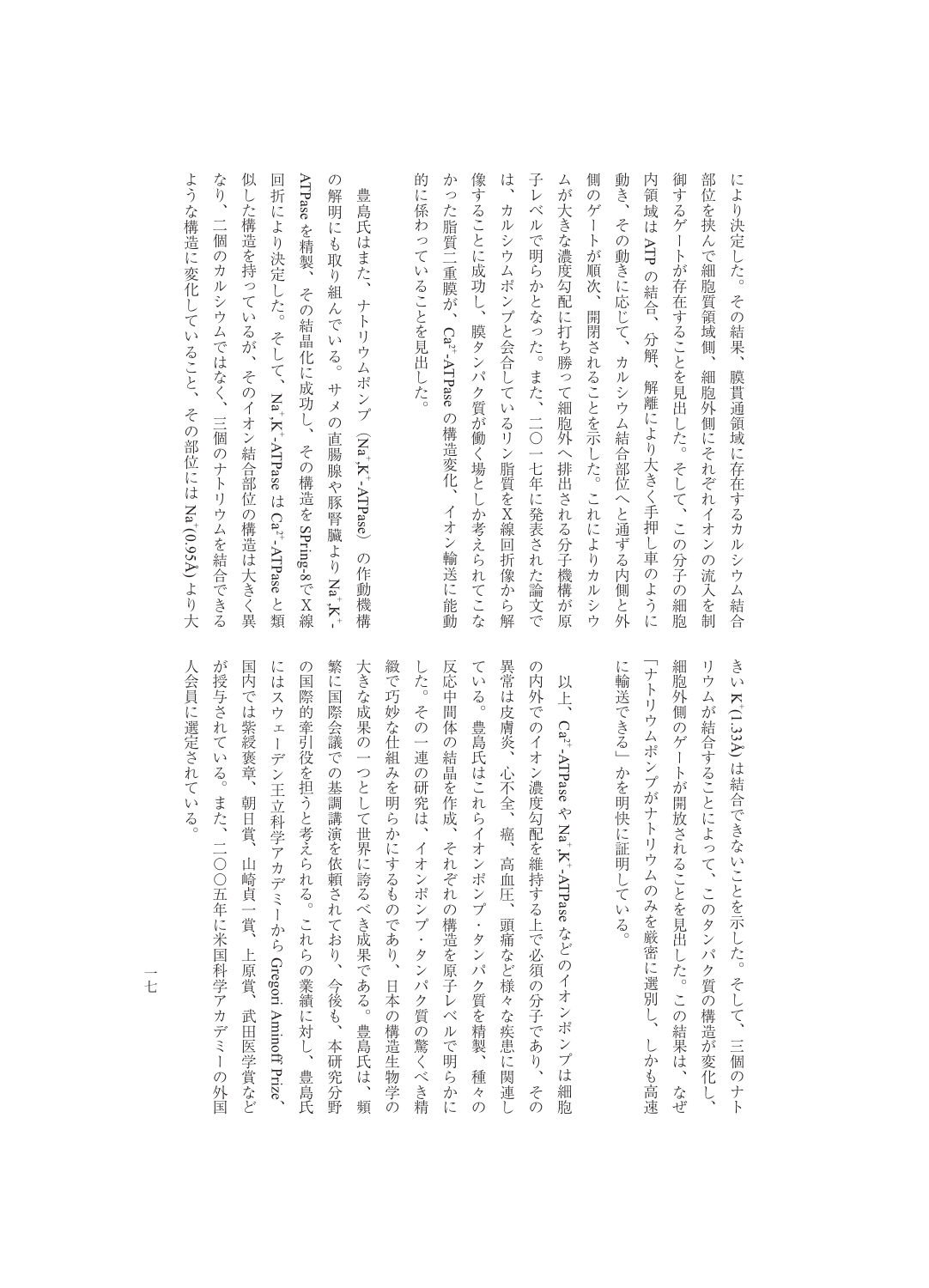## 主要な論文の目録 **主要な論文の目録**

次に掲げる。 豊島氏には九〇編以上の原著論文と三〇数編の総説があるが主要な論文を 次に掲げる。 きょうしゃ しゅうしょう こうしゅう こうしゅう こうしゅう こうしゅう こうしゅう こうしゅう こうしゅう こうしゅう こうしゅう こうしゅう こうしゅう こうしゅう こうしゅう

- $\overline{\phantom{0}}$ . C. Toyoshima and N. Unwin (1988) Ion channel of acetylcholine receptor re-C. Toyoshima and N. Unwin (1988) Ion channel of acetylcholine receptor reconstructed from images of postsynaptic membranes. *Nature* **336**, 247–250.
- $\overline{a}$ 2. C. Toyoshima, H. Sasabe and D. L. Stokes (1993) Three-dimensional <u>C. Toyoshima</u>, H. Sasabe and D. L. Stokes (1993) Three-dimensional cryo-electron microscopy of the calcium ion pump in the sarcoplasmic reticulum membrane. *Nature* cryo-electron microscopy of the calcium ion pump in the sarcoplasmic reticu-**362**, 469–471.
- $\ddot{\cdot}$ 3. P. Zhang, C. Toyoshima, K. Yonekura, N. M. Green and D. L. Stokes (1998) Structure of the calcium pump from sarcoplasmic reticulum at 8-Å resolution P. Zhang, C. Toyoshima, K. Yonekura, N. M. Green and D. L. Stokes (1998) *Nature* Structure of the calcium pump from sarcoplasmic reticulum at 8-Å resolution. **392**, 835–839.
- $\overline{4}$ 4. C. Toyoshima, M. Nakasako, H. Nomura and H. Ogawa (2000) Crystal struc-C. Toyoshima, M. Nakasako, H. Nomura and H. Ogawa (2000) Crystal structure of the calcium pump of sarcoplasmic reticulum at 2.6 A resolution. Nature ture of the calcium pump of sarcoplasmic reticulum at 2.6 Å resolution. *Nature*  **405**, 647–655.
- $\tilde{\mathcal{L}}$ 5. <u>C. Toyoshima</u> and H. Nomura (2002) Structural changes in the calcium pump C. Toyoshima and H. Nomura (2002) Structural changes in the calcium pump accompanying the dissociation of calcium. *Nature* **418**, 605–611.
- $\circ$ 6. C. Toyoshima and G. Inesi (2004) Structural basis of ion pumping by  $Ca^{2+}AT$ -C. Toyoshima and G. Inesi (2004) Structural basis of ion pumping by Ca<sup>2</sup>-AT-Pase of the sarcoplasmic reticulum. *Ann. Rev. Biochem.* **73**, 269–292.
- $\overline{L}$ 7.  $\overline{C}$ . Toyoshima and T. Mizutani (2004) Crystal structure of the calcium pump C. Toyoshima and T. Mizutani (2004) Crystal structure of the calcium pump with a bound ATP analogue. *Nature* **430**, 529–535.
- $\infty$ 8. C. Toyoshima, H. Nomura and T. Tsuda (2004) Lumenal gating mechanism re-C. Toyoshima, H. Nomura and T. Tsuda (2004) Lumenal gating mechanism revealed in calcium pump crystal structures with phosphate analogues. Nature vealed in calcium pump crystal structures with phosphate analogues. **432,** 361–368.
- $\mathfrak{S}$ 9. Y. Sugita, N. Miyashita, M. Ikeguchi, A. Kidera and C. Toyoshima (2005) Pro-Y. Sugita, N. Miyashita, M. Ikeguchi, A. Kidera and C. Toyoshima (2005) Pro-Ca<sup>2+</sup> pump. **J. Am. Chem. Soc. 127**, 6150-6151. tonation of the acidic residues in the transmembrane cation-binding sites of the conation of the acidic residues in the transmembrane cation-binding sites of the  $Ca^+$  pump. *J. Am. Chem. Soc.* **127**, 6150–6151.
- $\overline{0}$ 10. K. Obara, N. Miyashita, C. Xu, I. Toyoshima, Y. Sugita, G. Inesi and C. Toy-K. Obara, N. Miyashita, C. Xu, I. Toyoshima, Y. Sugita, G. Inesi and C. Toy-

- solinina (2016) Sinckutan Or G:<sup>2</sup>. *Proc. Natt Actad* Sci. 11) 4489.<br>
Solinina (2016) Sinckutan Or G:<sup>2</sup>. *Proc. Natt Actad* Sci. 173 at and H. Ogensina (2016) Sinckutan in the absence of C:<sub>2</sub><sup>2</sup>. *Proc. Natt Actad* Sci
	-
	-
	-
	-
	-
	-
	-
-